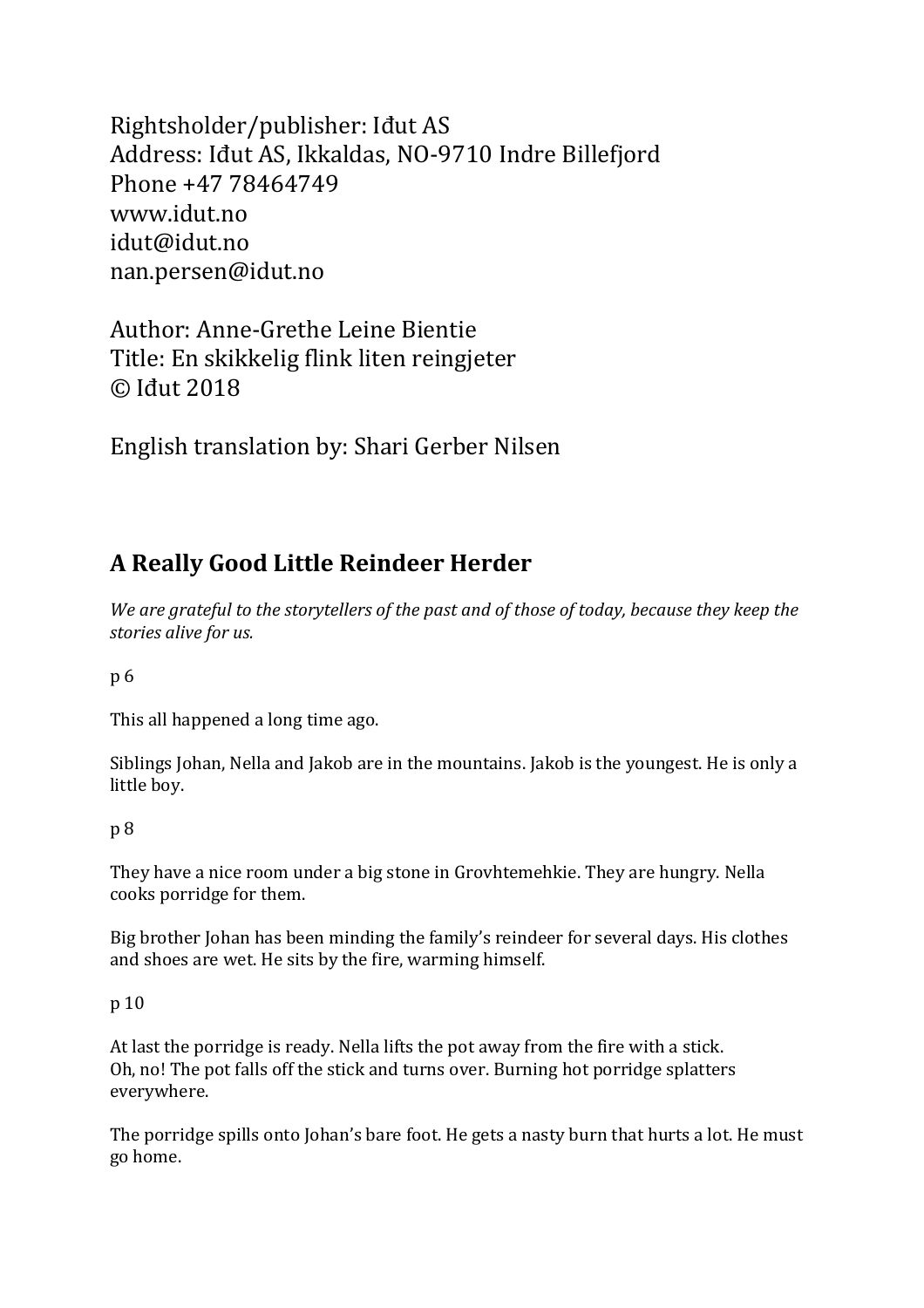## p 12

Nella and Jakob don't leave. They are the family's reindeer herders.

The weather becomes warm, and the two children decide to move the reindeer to a better place. They begin to herd the reindeer. But some of the animals run off in another direction.

It's hard work to find the animals that got away. The children must bring the rest of the herd with them while they run back and forth looking for them. They get very, very tired. Jakob is crying. Luckily they find the animals, and finally herd them all to Skaaloevaajje.

## p 14

It's nice to be in Skaaloevaajje. Nella and Jakob herd the reindeer there.

But they themselves don't have much food to eat. Every day they have less and less food in their rucksack. They don't have any nets or hooks to go fishing with.

## p 16

One day they get some bad news. Three wolves have killed many of their neighbours' reindeer. Now the days and the nights become difficult for the little reindeer herders.

They must mind the animals all the time so the wolves don't attack them. The children are afraid. Little Jakob is so frightened that he is trembling. All the same, they do a good job herding their reindeer. No animals from their herd are eaten by wolves.

## p 18

Nella and Jakob think it's best if they move their reindeer herd to Raerienguevtele. It's peaceful there.

When they arrive there, Nella must go home to get food for them. Before she leaves, she tells her little brother sternly that he must take very good care of the animals while she is away. The animals must stay together, so they don't spread out over a large area of land.

## p 20

Jakob is all alone up in the mountains. He is sad. And he is hungry.

Gujm comes over to his side. Jakob strokes the dog while he sits watching the animals grazing. He rests his head on the dog's soft fur. A bird chirps from a little hill nearby. It sounds as though the bird is sad. It is alone, just as he is.

There are two lakes here, Såålejaevrie and Mehkienjaevrie. Between these lakes is an overhanging rock that forms a roof, where he can find shelter. That's a fine place to stay.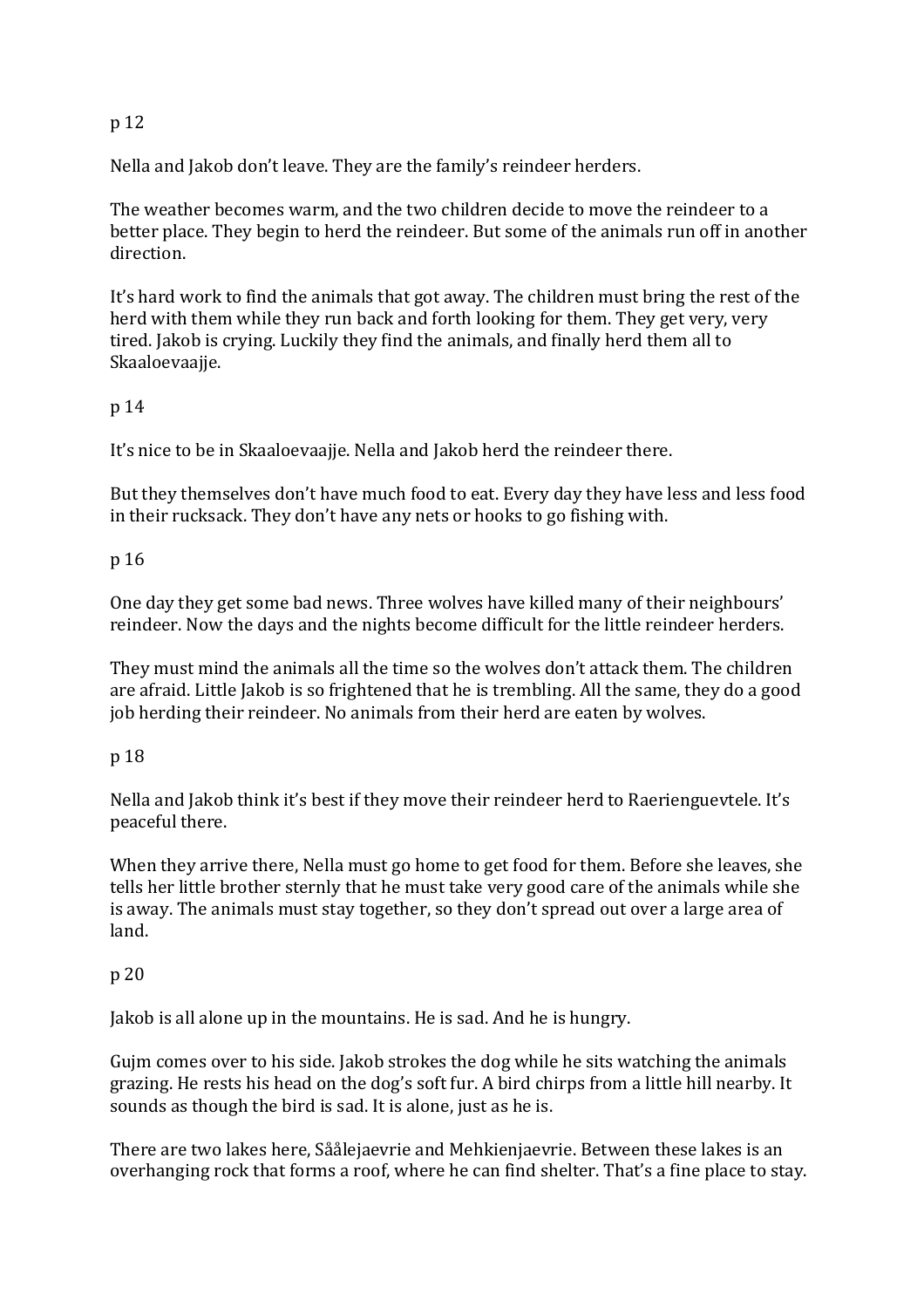That evening, Jakob goes to the shelter. He thinks that tomorrow Nella will return with food for them - good bread, butter, cheese, meat and potatoes. He imagines this until he falls asleep.

The herd of reindeer stays quietly out on the headland by Såålejaevrie Lake.

p 24

When morning comes, Jakob lets the animals leave the headland. He takes them to places where there is good grazing land for them. In the evening he leads them out to the headland again. Gujm helps him. Afterwards he goes up to the shelter.

In the shelter, Jakob lights a little fire so there will be smoke. That's good for both him and the dog, because the mosquitoes don't like smoke, and will stay away. It's also a good way to keep warm.

His rucksack is empty. There is no food left. How long will he have to wait for Nella? Isn't she coming soon?

p 26

Jakob is hungry.

He takes out his cup. Then he takes a lasso, and throws it to catch a female reindeer. He milks the reindeer, and drinks the milk. Oh, that tastes good! Afterwards it is the dog's turn. Jakob milks the reindeer into the cup, and pours it out onto the rocks. Gujm slurps it up.

Every day Jakob does the same thing. He milks the reindeer and drinks. Gujm sits beside him and waits. Then Jakob milks the reindeer again and gives it to the dog. Afterwards he lets the herd leave the headland.

When evening comes, he gathers the reindeer and leads them out to the headland again. Then he goes into the shelter.

He does this every day.

p 28

Early one morning something awakens Jakob suddenly. Half asleep, he hears Nella calling his name. Oh, he is so happy  $-$  she is coming at last!

He sits up. Listens. It is completely quiet. Nella isn't coming after all.

Gujm doesn't know what is going on. The dog jumps around, back and forth, chases his tail and barks. Jakob chases him away. Silly dog.

p 32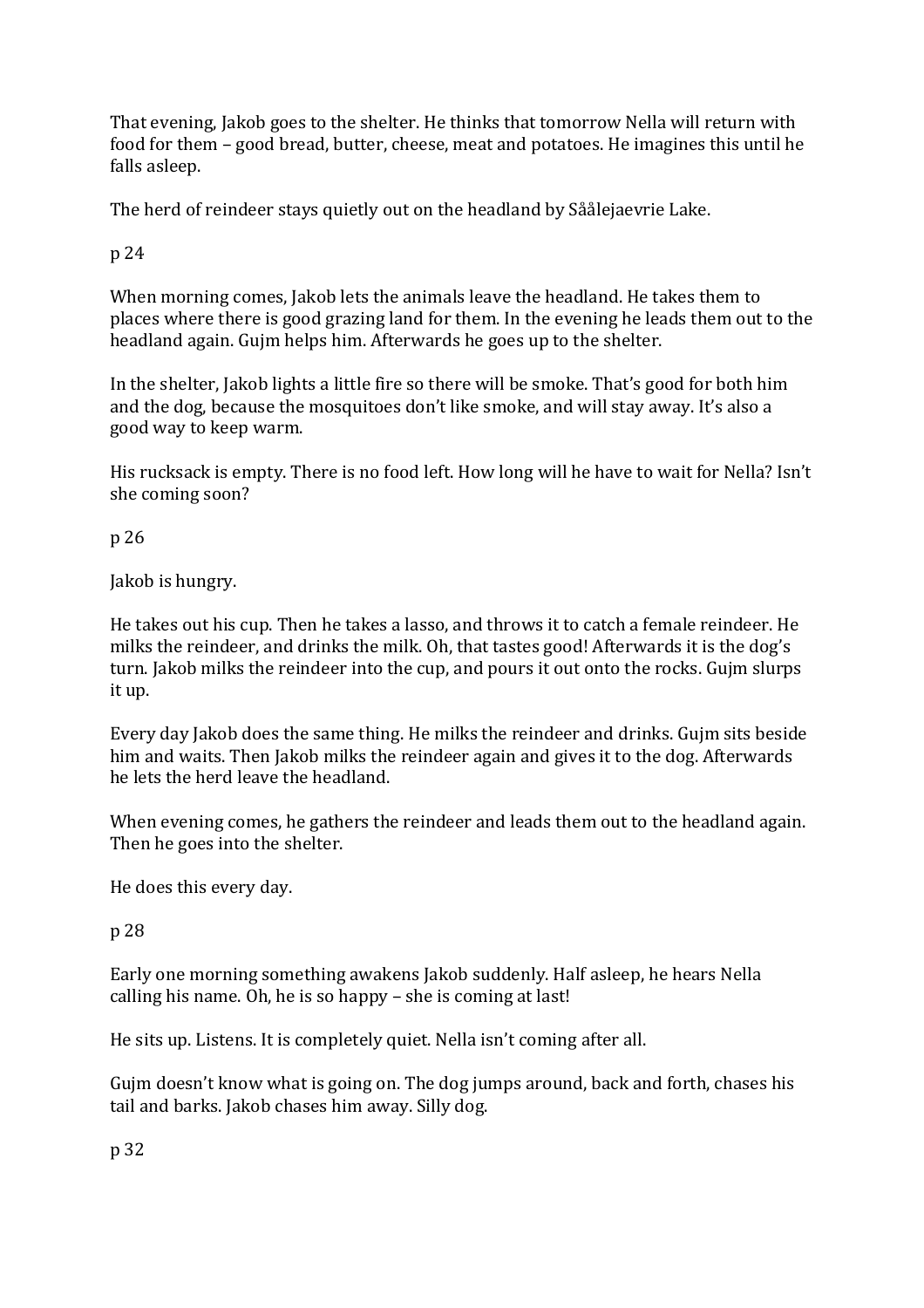There are a lot of mosquitoes and midges early in the morning. Jakob can't sleep. It is cold. He can't understand what has become of his sister. Will she come today?

He gets up and runs down to the herd of reindeer on the headland. He lets the animals out. Jakob is frightened when he thinks of the wolves. Will they come here? He minds the herd and keeps the animals together. He listens. He looks carefully in every direction. Could there be wolves nearby? He has a stick that he can use to defend the reindeer. He listens and watches while he holds the stick tightly in his hands.

In the evening he goes back to the shelter. The sad bird follows him, and chirps from every little hill. Have the bird's family all flown away from here?

Jakob thought that Nella would come today. But she didn't.

## p 34

One day while he is herding the reindeer, he comes up with the idea of trying to fish. He has seen that there are fish in the stream. He walks along the banks of the stream and thinks. His mother has told him how children caught fish in a stream when she was a little girl. Could he also try to catch fish with his hands?

He cuts as many birch twigs as he can manage to carry. Then he sticks the twigs into the stream, making a sort of fence. But there are big holes in his fence that the fish can swim through. He must cut more twigs.

At last Jakob is satisfied, and thinks that he has managed to make a fine birch fence. He walks up alongside the stream. He must walk carefully so he doesn't scare the fish away, and he must not make a shadow in the stream. When he thinks he has gone far enough he turns and wades out into the stream. He whips the water with large birch branches to scare the fish towards the fence. In this way he struggles down the stream. When he comes to the fence, he bends down quickly and sticks his hands in the water. He wants to grab the fish and throw them far away onto the moor.

But there isn't a single fish there. The fish have all swum through his fence.

## p 36

Then the fog comes. It begins to rain. There is water everywhere, and it is cold.

In the evening Jakob is completely worn out. His clothes are wet. His shoes are wet. He is freezing. Luckily he has dry wood in the shelter. He wants to light a fire to get warm.

But what has become of his matches? Jakob pats his stomach to see if the matches are under his jacket. No, they are not there. He looks in his rucksack. He looks between the birch twigs he is lying on. At last he finds them in his little leather pouch.

But what has happened? Jakob's matches are wet. He can't light a fire with them.

p 38